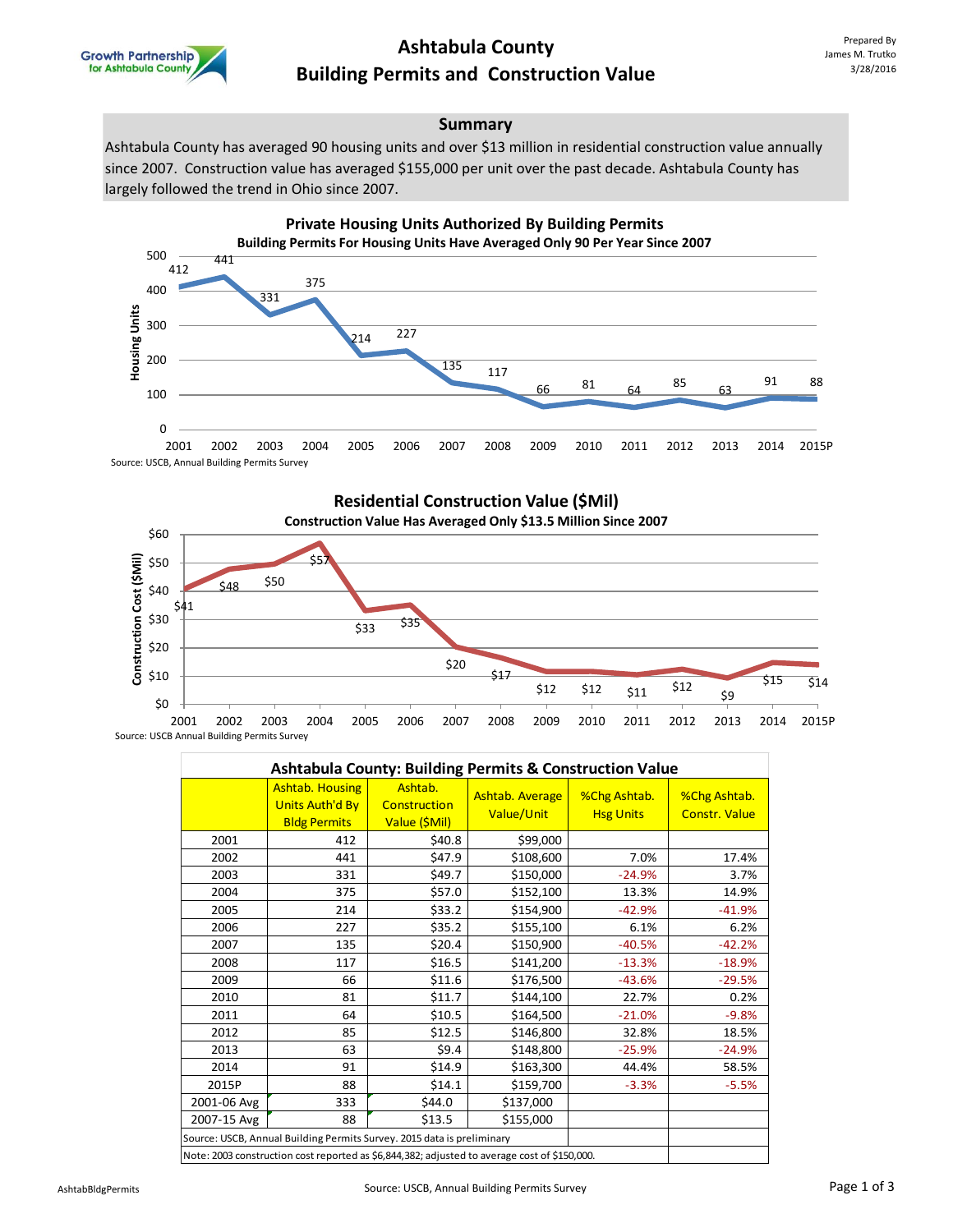

### **Ashtabula County Building Permits and Construction Value**

Ashtabula County had a good rebound in both permits for housing and construction value in 2014 after several years of weak and inconsistent growth. However, 2015 permits and construction value were slightly less than 2014. The construction value for an average housing unit jumped to \$160,000 after averaging \$155,000 for a decade.



Source: USCB, Annual Building Permits Survey



### **Average Value Per Housing Unit Average Value Per Unit Has Averaged About \$155,000 Since 2003**

Source: USCB, Annual Building Permits Survey